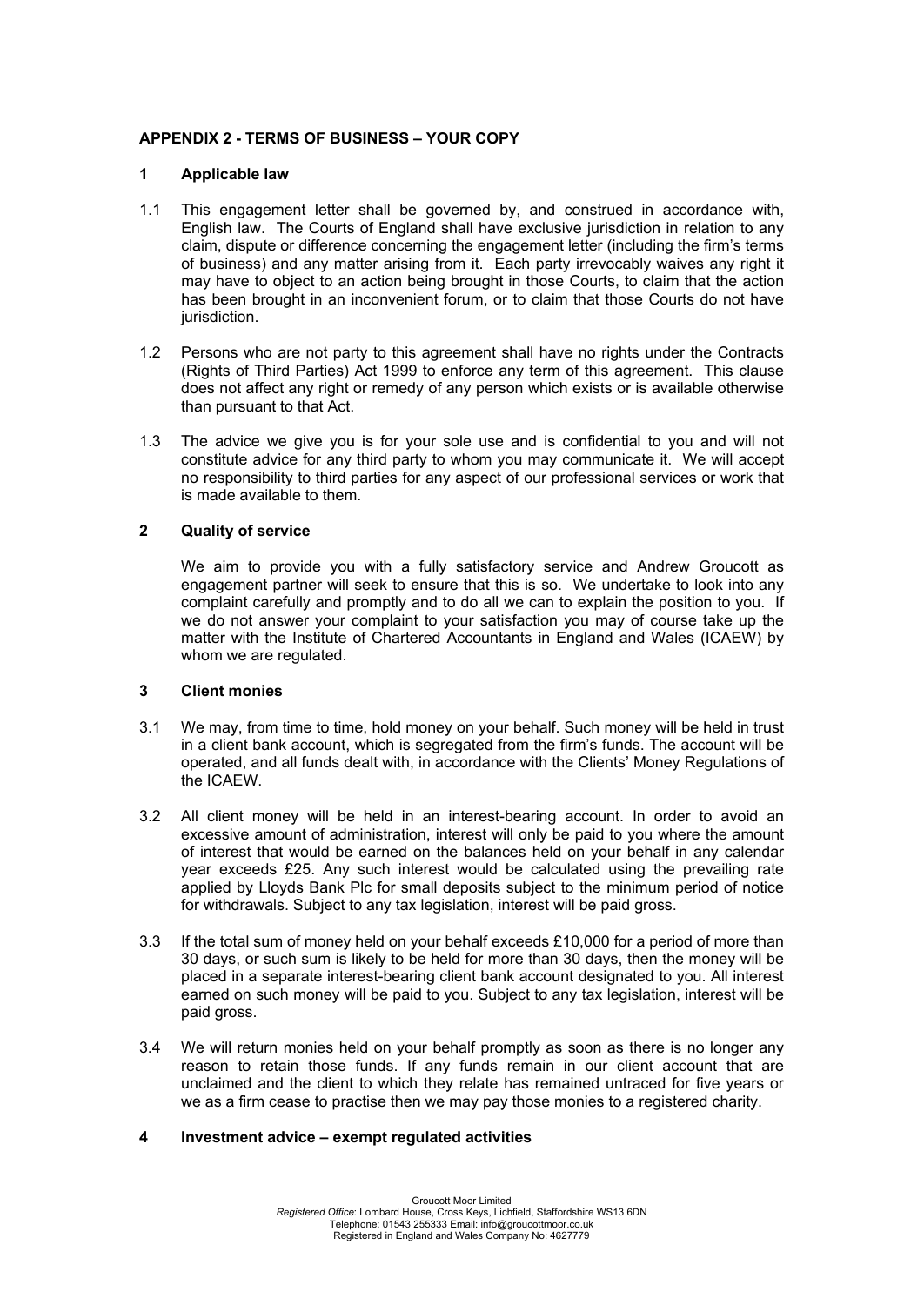- 4.1 Although we are not authorised by the Financial Conduct Authority (FCA) to conduct Investment Business, we are licensed by the ICAEW to provide certain limited investment services where these are complementary to, or arise out of, the professional services we are providing to you.
- 4.2 Such assistance may include the following:
	- advising you on investments generally, but not recommending a particular investment or type of investment;
	- referring you to a Permitted Third Party (PTP) (a firm authorised by the FCA) and assisting you and the authorised third party during the course of any advice given by that party. This may include comment on, or explanation of, the advice received (but we will not make alternative recommendations). The PTP will issue you with his own terms and conditions letter, will be remunerated separately for his services and will take full responsibility for compliance with the requirements of the Financial Services and Markets Act 2000. The firm may receive commission from such an introduction, in which case you will be fully informed of the expected size and nature of such commission at the time of the introduction.
	- advising on the sale of a contractually based investment other than disposing of any rights or interests which you may have as a member of a personal pension scheme;
	- advising and assisting you in transactions concerning shares or other securities not quoted on a recognised exchange;
	- managing investments or acting as trustee (or done of a power of attorney) where decisions to invest are taken on the advice of an authorised person;

# **4 Investment advice**

4.1 We are not authorised by the Financial Conduct Authority to conduct Investment Business. If you require investment business services we will refer you to a firm authorised by the Financial Conduct Authority.

# **5 Fees and payment terms**

- 5.1 Our fees may depend not only on the time spent on your affairs by the partners and our staff and on the levels of skill and responsibility involved, but also the level of risk identified and any advice provided. Unless otherwise agreed, our fees will be billed at appropriate intervals during the course of the year and will be due on presentation.
- 5.2 We may indicate a fixed/indicative fee for the provision of specific services. We will not usually identify fixed fees for more than a year in advance as these may need to be revised in light of subsequent events. Where we estimate our fees for any specific work, this will not be binding unless this is clearly stated to you.
- 5.3 If it is necessary to carry out work outside the responsibilities outlined in this letter it will involve additional fees. Accordingly we would like to point out that it is in your interests to ensure that your records etc. are completed to the agreed stage.

Our fees will exclude out of pocket expenses. Out of pocket expenses (plus VAT (if applicable)) will be billed as incurred for reimbursement by you.

- 5.4 Invoices are payable in full before the reports are filed on your behalf.
- 5.5 It is our normal practice to request that clients make arrangements to pay a proportion of their fee on a monthly standing order. We do not charge any interest or charges except for default charges. These standing orders will be applied to fees arising from work agreed in this letter of engagement for the current and ensuing years. Once we have been able to assess the amount of work and time involved we would be grateful if

Groucott Moor Limited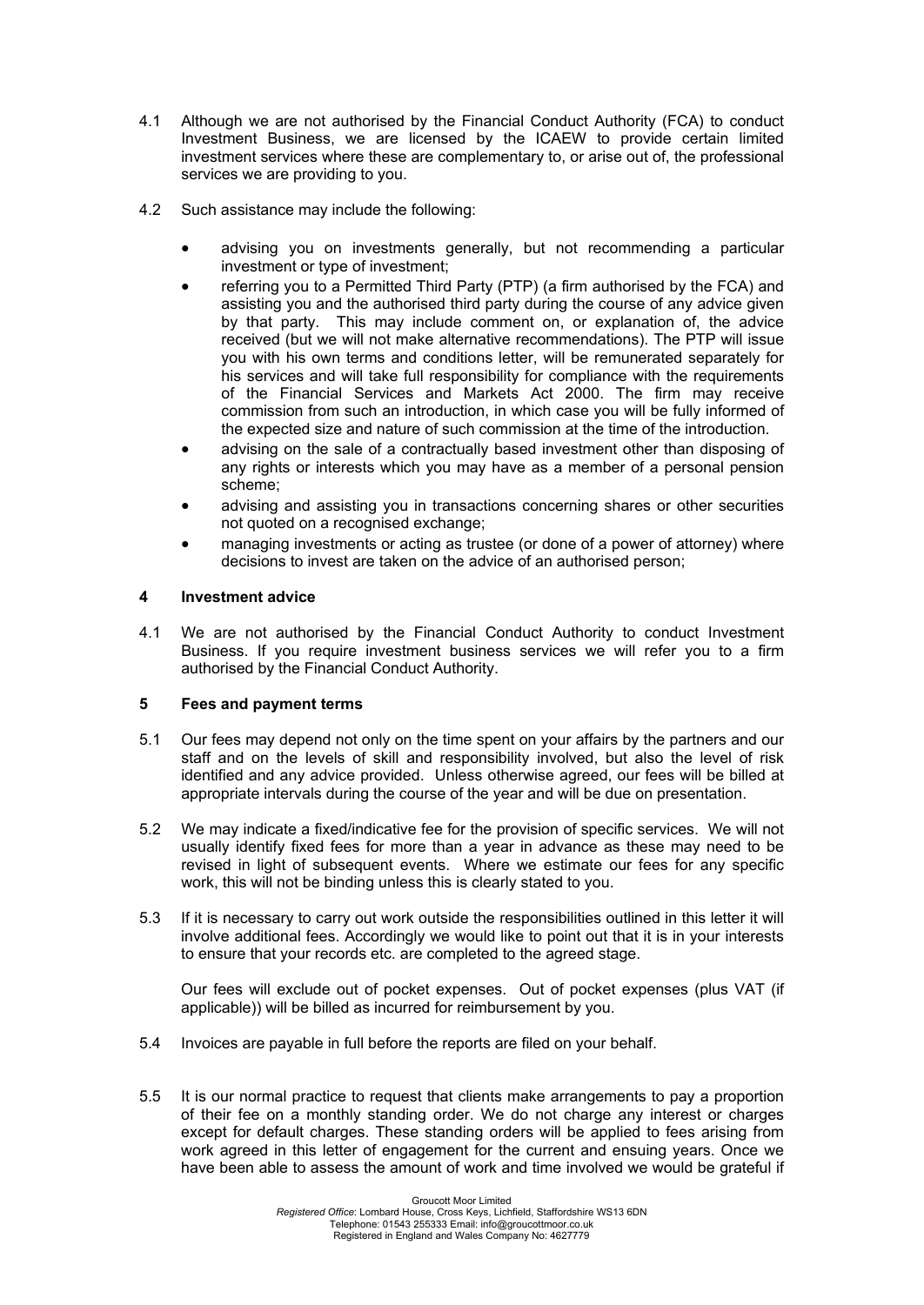you would agree to pay an amount to us on a regular basis. As these terms have been agreed after 18 March 2015 this instalment agreement is not a regulated credit agreement.

5.6 Our terms relating to payment of amounts invoiced and not covered by standing orders, where appropriate, are strictly 30 days net. Interest will be charged on all overdue debts at the rate for the time being applicable under the Late Payment of Commercial Debts (Interest) Act 1998.

## **6 Retention of and access to records**

- 6.1 During the course of our work we will collect information from you and others acting on your behalf and will either return any original documents to you, or ask that you collect your documents, following the preparation of your accounts [and returns].
- 6.2 Whilst certain documents may legally belong to you, we intend to destroy correspondence and other papers that we store which are more than seven years old, other than documents which we consider to be of continuing significance. If you require retention of any document you must notify us of that fact in writing.

# **7 Proceeds of Crime Act 2002 and Money Laundering Regulations 2007**

- 7.1 In common with all accountancy and legal practices, we are required by the Proceeds of Crime Act 2002 and the Money Laundering Regulations 2007 to:
	- have due diligence procedures for the identification of all clients;
	- maintain appropriate records of evidence to support customer due diligence; and
	- report in accordance with the relevant legislation and regulations.

# **8 Electronic communication**

- 8.1 Internet communications are capable of data corruption and therefore we do not accept any responsibility for changes made to such communications after their despatch. It may therefore be inappropriate to rely on advice contained in an e-mail without obtaining written confirmation of it. We do not accept responsibility for any errors or problems that may arise through the use of internet communication and all risks connected with sending commercially sensitive information relating to your business are borne by you. If you do not agree to accept this risk, you should notify us in writing that e-mail is not an acceptable means of communication.
- 8.2 It is the responsibility of the recipient to carry out a virus check on any attachments received.

# **9 Data Protection Act 1998**

9.1 We may obtain, use, process and disclose personal data about you in order that we may discharge the services agreed under this engagement letter, and for other related purposes including updating and enhancing client records, analysis for management purposes and statutory returns, crime prevention and legal and regulatory compliance. We confirm when processing data on your behalf that we will comply with the relevant provisions of the Data Protection Act 1998. You also confirm that any personal data you provide to us complies with the Data Protection Act 1998.

# **10 Confidentiality**

10.1 Where you give us confidential information, we confirm that we shall at all times keep it confidential, other than as required by law, by our insurers, or as provided for in regulatory (including external peer reviews), ethical or other professional statements relevant to our engagement. This will apply during and after this engagement.

Groucott Moor Limited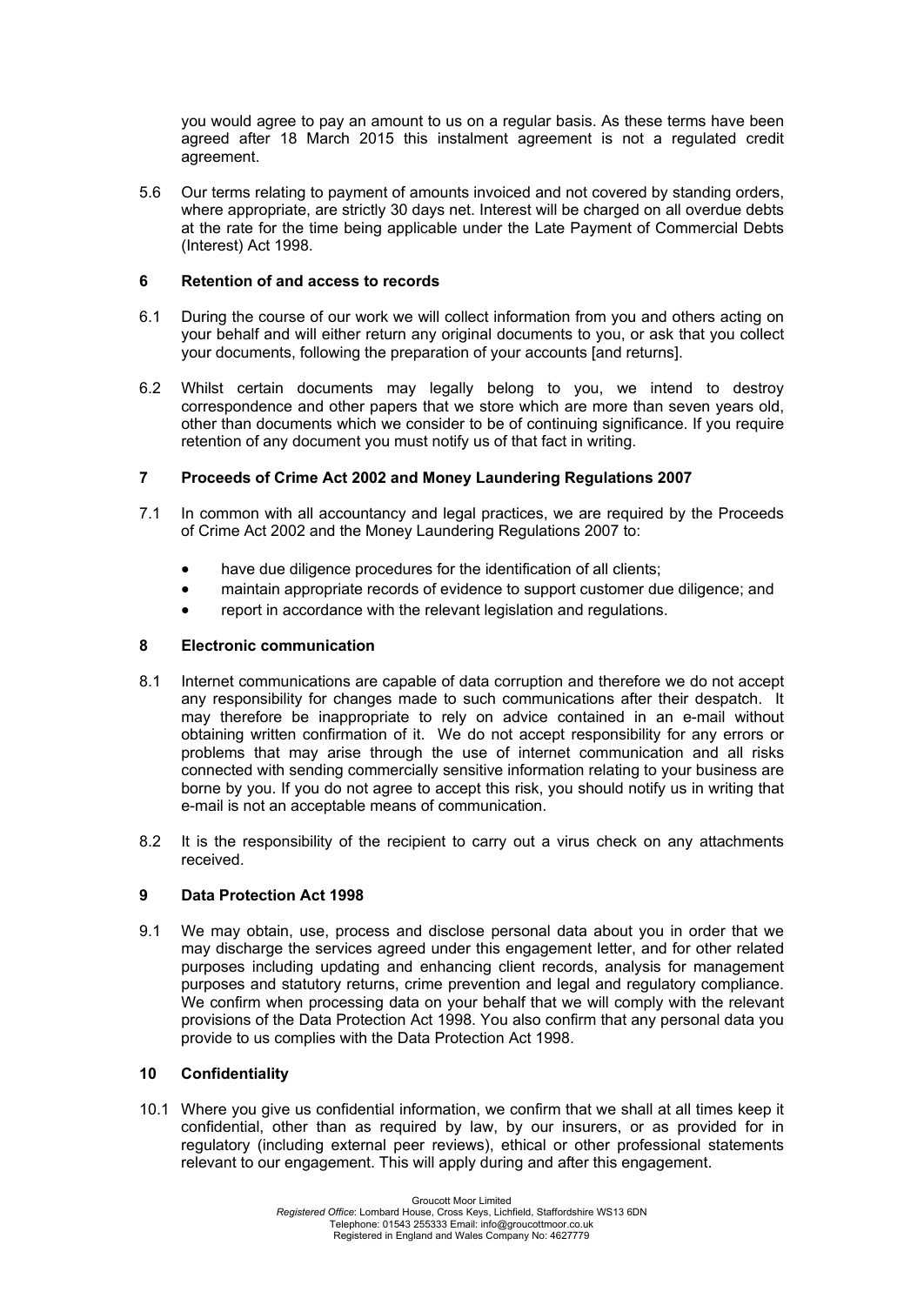10.2 We may subcontract our work to other professionals within the sector. Any subcontractors are also bound by our client confidentiality terms.

### **11 External review**

11.1 As part of our ongoing commitment to providing a quality service, our files are periodically reviewed by an independent regulatory or quality control body. These reviewers are highly experienced and professional people and, of course, are bound by the same rules for confidentiality as us.

### **12 Professional rules and practice guidelines**

We will observe and act in accordance with the bye-laws, regulations and Code of Ethics of the ICAEW and accept instructions to act for you on this basis. [In particular you give us the authority to correct errors made by HMRC where we become aware of them.] We will not be liable for any loss, damage or cost arising from our compliance with statutory or regulatory obligations. You can see copies of these requirements in our offices. The requirements are also available on the internet at www.icaew.com/regulations.

## **13 Conflicts of interest**

- 13.1 We reserve the right during our engagement with you to deliver services to other clients whose interests might compete with yours or are or may be adverse to yours, [subject to our confidentiality clause]. We confirm that we will notify you immediately should we become aware of any conflict of interest involving us and affecting your business.
- 13.2 If a conflict of interest should arise, either between two or more of our clients, or in the provision of multiple services to a single client, we will take such steps as are necessary to deal with the conflict. In resolving the conflict, we would be guided by our Code of Ethics which can be viewed on the internet at the address above, in part B, sub-section 220.

### **14 Timing of our services**

14.1 If you provide us with all information and explanations on a timely basis in accordance with our requirements, we will plan to undertake the work within a reasonable period of time in order to meet any regulatory deadlines. However, failure to complete our services prior to any such regulatory deadline would not, of itself, mean that we are liable for any penalty or additional costs arising.

### **15 Termination of our agreement**

- 15.1 Either party to these terms of engagement may terminate the agreement by giving not less than 21 days' notice in writing to the other party. We may, however, terminate our agreement immediately where you fail to cooperate with us, or we have reason to believe that you have provided us or HMRC with misleading information. Termination will be without prejudice to any rights that may have accrued to either of us prior to termination.
- 15.2 Should our contract be terminated, we will endeavour to agree with you the arrangements for the completion of work in progress at that time. We may, however, be required for legal or regulatory reasons to cease work immediately. In that event, we shall not be required to carry out further work and shall not be responsible or liable for any consequences arising from termination.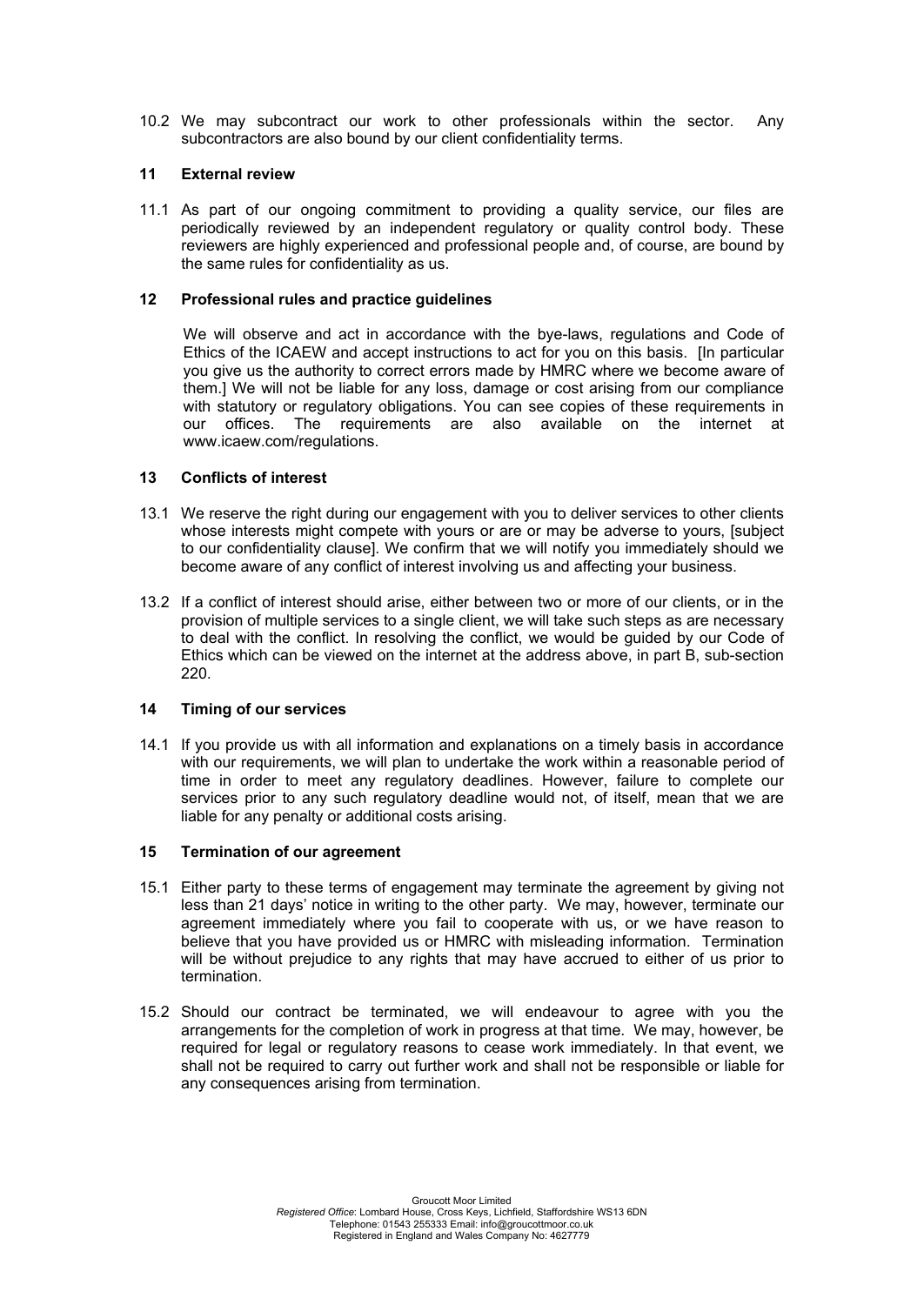### **16 Complaints procedure**

We take complaints about our work, staff, and levels of service very seriously. If you are not satisfied with any aspect of our service, please follow the process for raising a formal complaint.

## **Policy**

Groucott Moor Limited is committed to providing high quality, proactive and responsive professional business advisory services. Feedback, both good and bad, is welcomed as an opportunity to improve.

All complaints are forwarded to the Director who ensures that they are investigated thoroughly, within specified deadlines, and that swift and effective action is taken wherever appropriate to address issues raised. Our aim is to resolve all complaints within four weeks of receipt.

## **Procedure**

- 1. All complaints should be addressed to Andrew Groucott who can be contacted by post at Groucott Moor Limited, Lombard House, Cross Keys, Lichfield, WS13 6DN, by telephone on 01543 255 333, or by email at [info@groucottmoor.co.uk.](mailto:info@groucottmoor.co.uk)
- 2. Complaints will be acknowledged by the Director within three working days of their receipt.
- 3. The Director will investigate the issues raised and review any action which needs to be taken.
- 4. The Director will advise the complainant of the outcome of his/her complaint within four weeks of its receipt.
- 5. If the complainant does not believe his/her complaint has been dealt with satisfactorily, then he/she can take up the matter with the Institute of Chartered Accountants in England and Wales.

### **What complaints we can and can't deal with;**

We can only handle complaints about the work, staff and levels of service provided by Groucott Moor Limited. We can't deal with: Complaints about generic treatment from HMRC, your bank, companies not under a service agreement with ourselves or where we did not provide the advice.